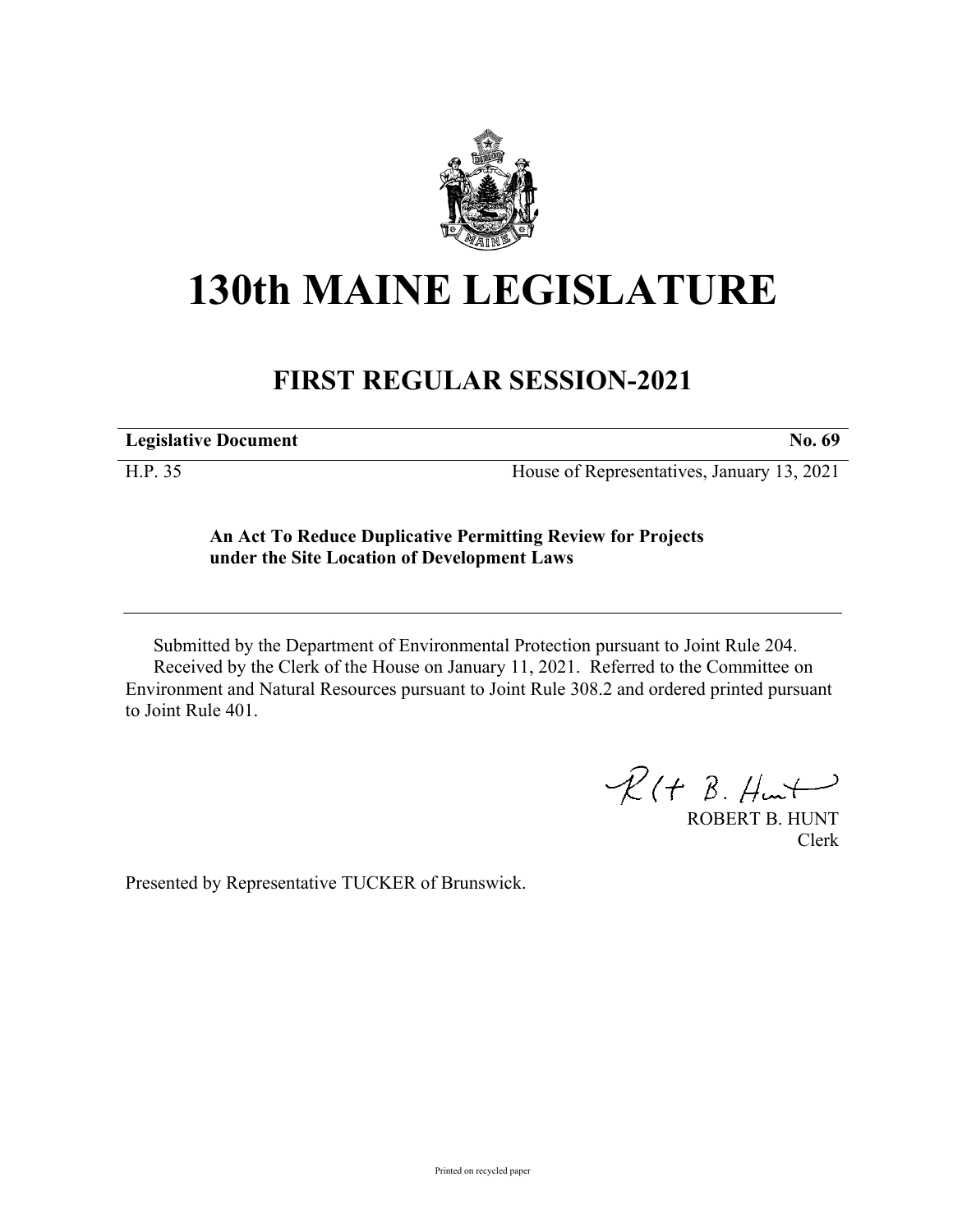1 **Be it enacted by the People of the State of Maine as follows:**

2 **Sec. 1. 38 MRSA §488, sub-§19,** as amended by PL 2015, c. 28, §1, is further 3 amended to read:

4 **19. Municipal capacity.** A structure, as defined in section 482, subsection 6, that is 5 from 3 acres up to and including  $7\frac{10}{3}$  acres or a subdivision, as defined in section 482, 6 subsection 5, that is made up of 15 or more lots for single-family, detached, residential 7 housing, common areas or open space with an aggregate area of from 30 acres up to and 8 including 100 acres is exempt from review under this article if it is located wholly within 9 a municipality or municipalities meeting the criteria in paragraphs A to D as determined by 10 the department and it is located wholly within a designated growth area as identified in a 11 comprehensive plan adopted pursuant to Title 30‑A, chapter 187, subchapter 2. The 12 planning board of the municipality in which the development is located or an adjacent 13 municipality may petition the commissioner to review such a structure or subdivision if it 14 has regional environmental impacts. This petition must be filed within 20 days of the 15 receipt of the application by the municipality. State jurisdiction must be exerted, if at all, 16 within 30 days of receipt of the completed project application by the commissioner from 17 the municipality or within 30 days of receipt of any modification to that application from 18 the municipality. Review by the department is limited to the identified regional 19 environmental impacts. The criteria are as follows:

- 20 A. A municipal planning board or reviewing authority is established and the 21 municipality has adequate resources to administer and enforce the provisions of its 22 ordinances. In determining whether this criterion is met, the commissioner may 23 consider any specific and adequate technical assistance that is provided by a regional 24 council;
- 25 B. The municipality has adopted a site plan review ordinance. In determining the 26 adequacy of the ordinance, the commissioner may consider model site plan review 27 ordinances commonly used by municipalities in this State that address the issues 28 reviewed under applicable provisions of this article prior to July 1, 1997;
- 29 C. The municipality has adopted subdivision regulations. In determining the adequacy 30 of these regulations, the commissioner may consider model subdivision regulations 31 commonly used by municipalities in this State; and
- 32 D. The former State Planning Office or the Department of Agriculture, Conservation 33 and Forestry has determined that the municipality has a comprehensive land use plan 34 and land use ordinances or zoning ordinances that are consistent with Title 30‑A, 35 chapter 187 in providing for the protection of wildlife habitat, fisheries, unusual natural 36 areas and archaeological and historic sites.

37 The department, in consultation with the Department of Agriculture, Conservation and 38 Forestry, shall publish a list of those municipalities determined to have capacity pursuant 39 to this subsection. This list need not be established by rule and must be published by 40 January 1st of each year. The list must specify whether a municipality has capacity to 41 review structures or subdivisions of lots for single-family, detached, residential housing, 42 common areas or open space or both types of development. The department may recognize 43 joint arrangements among municipalities and regional organizations in determining 44 whether the requirements of this subsection are met. The department may review